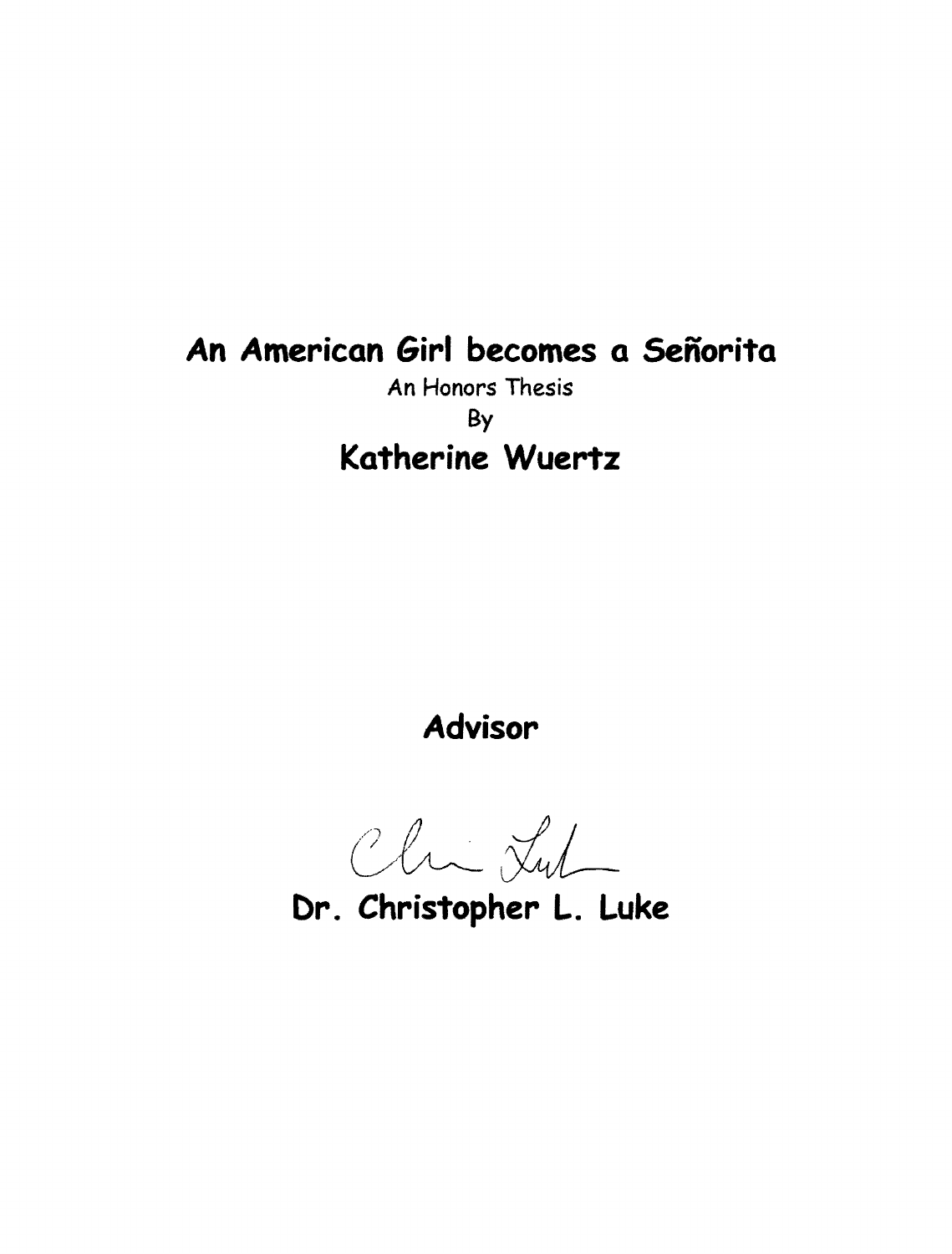## **Abstract**

국학

 $\frac{1}{\sqrt{2}}$ 

This CD-ROM I have created is a guided journey through my semester in Segovia, Spain. One can start with the index page and click on links to follow me in one of my many adventures. I describe my feelings about studying abroad, share my journal pages about cities I visited, talk about funny stories with my friends and host family, describe my school and class load and compare cultures between the U.S. and Spain. I have also included a few pictures of my time there in order to help tell my stories. In all, there are over 150 pages on my CD-ROM. Each page can be read in English or Spanish. They all lead back to the home page where one can start his/her search all over again.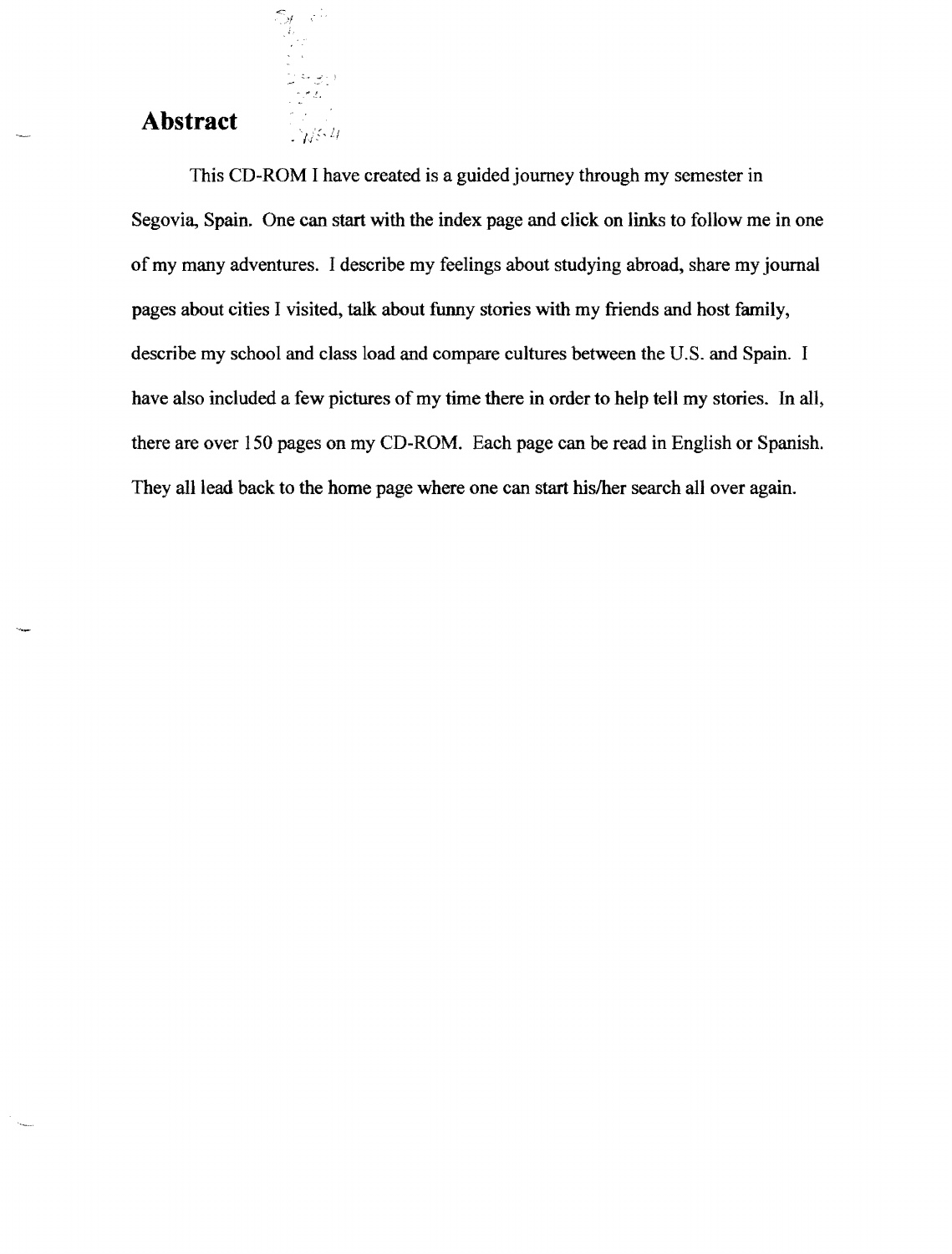## **Rationale**

As I started to think about my honors thesis, I decided that my last big project for Ball State should be more creative than a paper. It should be something that takes a lot of time and pushes me to use the skills I have learned during my years here at the University. As I looked back at all my hard work, I decided I should create a CD-ROM about my study abroad experience in both Spanish and English.

Although I thought a CD-ROM would be easy to create, it took many months to put my journey through Spain on a compact disk. I first had to reread the journal I took while in Segovia and reflect on my time there in order to find information I wanted to write about. I also had to search for pictures to accompany the stories I found in the journal. I eventually chose the topics of my feelings while studying abroad, my host family, friends, school, side trips and culture. I felt that these topics are the most interesting. Whenever someone asks me about my study abroad time in Spain, they tend to ask me about one of these topics.

Once I had the basic information, I needed to write all my stories out and translate them into Spanish. I decided to translate everything into Spanish because I am a Spanish Education major and I feel that I should use my language skills in a project as important as this one. While it was fun for me to see how much Spanish I had learned throughout the years, it took weeks to translate all of my stories. I had to translate over 75 stories into Spanish. As one might imagine, I spent a lot of time with my Spanish/English dictionary.

When everything was written out and translated, I started to create my CD-ROM pages. Although I have only created one or two other CD-ROMs during my time at Ball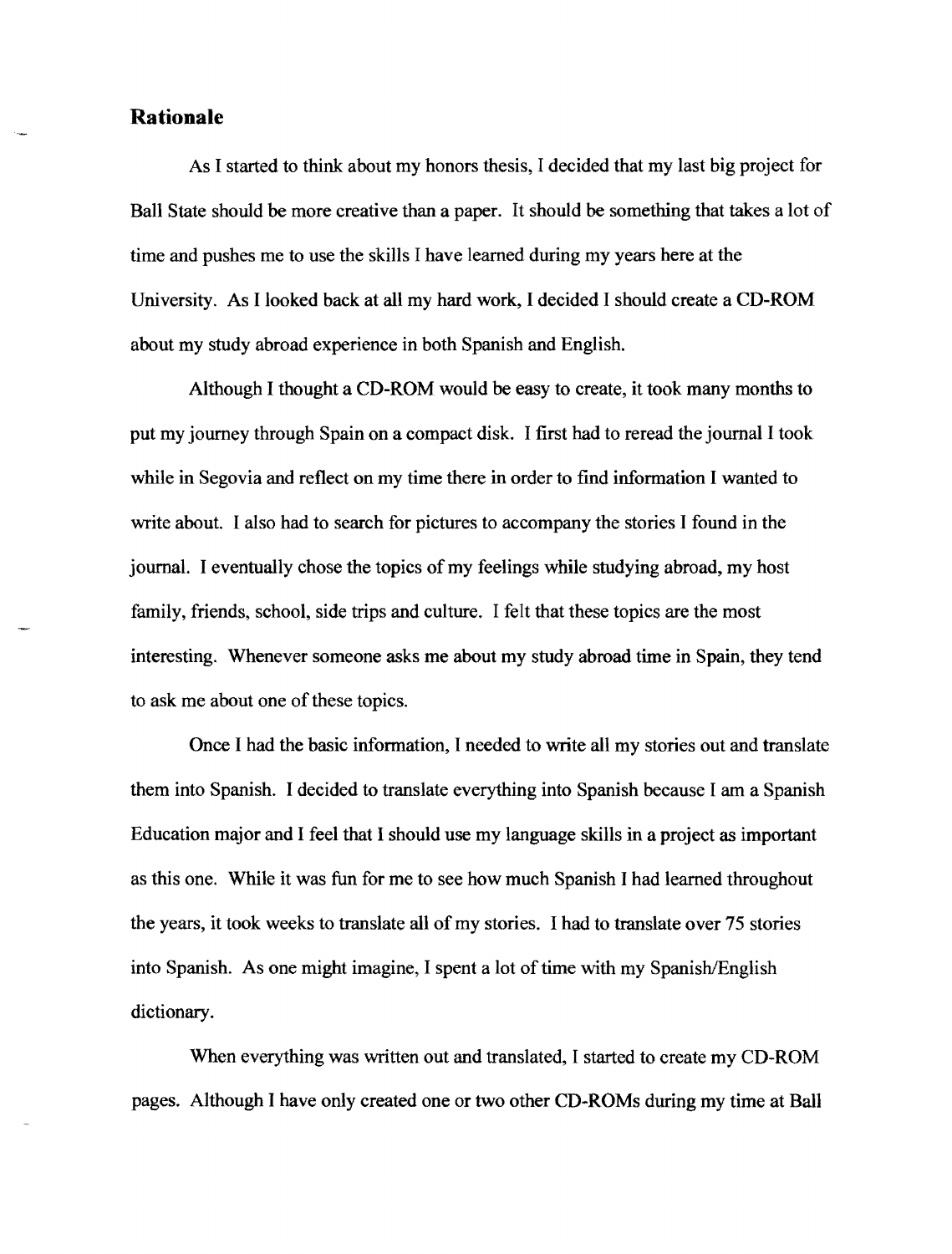State, I felt that this would be the best medium to display my work. I never realized how long it would take for me to create links between 150 plus pages. I linked each page back to the home page and to its Spanish or English version. There were many times when the links did not work and I had to re-link them. Not only did I create over 150 pages of stories, but I included pictures on some of those pages as well. It was difficult for me to find a way to include everything without having the CD-ROM become overwhelming. Luckily, after a lot of hard work, I think I figured it out.

I hope that other students who plan to study abroad will look at my CD-ROM for help. One can see how fun and educational a study abroad experience can be for a student. I only wish that I had viewed such a project before my study abroad semester. I was extremely nervous and did not know what to expect. I had such a wonderful time though that I feel as if I should share my experience with everyone I know. Hopefully, my project will not only help those who are getting ready to study abroad, but will encourage others to travel as well.

Looking back on all the work I did for this project, I feel proud and am impressed with the skills I have picked up through my years at Ball State. I think that had I written a paper, it would not have shown my growth as a person as much as this project has done. The fmal paper would not have been translated into Spanish and would not have allowed me to better my computer skills. This project, however, is proof to everyone that my Spanish skills have increased to the point where I can translate numerous pages with some help from the dictionary and that I am capable of creating a CD-ROM. I feel fortunate to have had this experience and to have a recorded document of my growth in Spanish and computer skills.